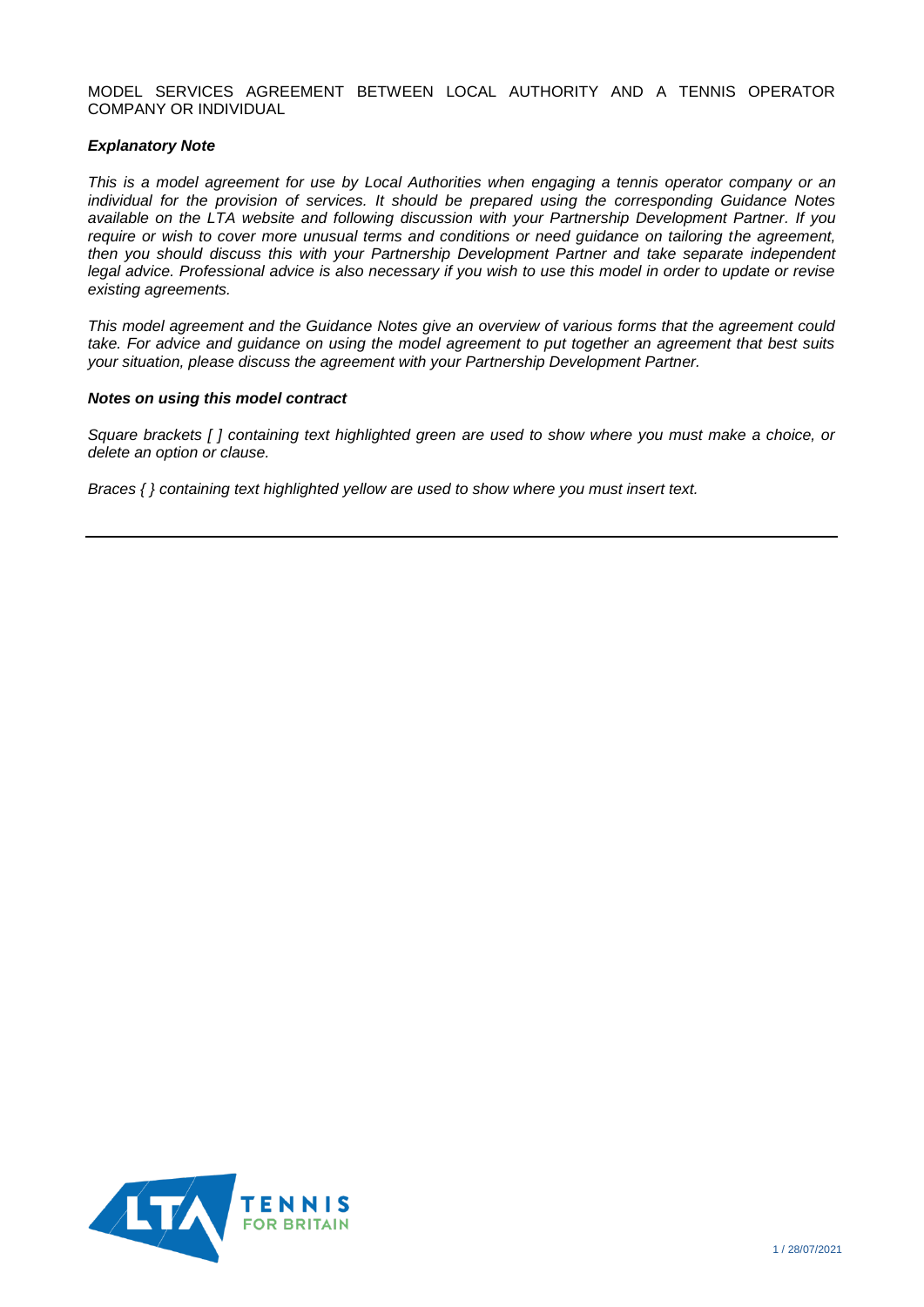## **SUPPLY OF SERVICES AGREEMENT**

## **AGREEMENT DETAILS**

# **DATE:**

| Client:                     |            | <b>{LOCAL AUTHORITY'S NAME}</b>                                                 |                                                             |                |    |                  |
|-----------------------------|------------|---------------------------------------------------------------------------------|-------------------------------------------------------------|----------------|----|------------------|
| <b>Client's address:</b>    |            | <b>{LOCAL</b><br><b>BUSINESS</b>                                                | <b>AUTHORITY'S</b>                                          | <b>ADDRESS</b> | OF | <b>PRINCIPAL</b> |
| Client's<br>representative: |            | Name: {NAME}                                                                    |                                                             |                |    |                  |
|                             |            | Title: {TITLE}                                                                  |                                                             |                |    |                  |
|                             |            | Email: { <b>EMAIL ADDRESS</b> }                                                 |                                                             |                |    |                  |
|                             |            | Telephone: {TELEPHONE NUMBER}                                                   |                                                             |                |    |                  |
|                             |            | Postal Address: {POSTAL ADDRESS}                                                |                                                             |                |    |                  |
| Operator:                   |            | <b>KCOMPANY'S</b><br>NUMBER <sup>}</sup> )]                                     | <b>REGISTERED</b>                                           | NAME (No.      |    | <b>{COMPANY</b>  |
|                             |            | <b>OR</b>                                                                       |                                                             |                |    |                  |
|                             |            | <b>ADDRESSY</b>                                                                 | KINDIVIDUAL'S FULL NAME} of {INDIVIDUAL'S RESIDENTIAL       |                |    |                  |
| <b>Operator's address:</b>  |            | KCOMPANY'S REGISTERED ADDRESSY OR KINDIVIDUAL'S<br><b>RESIDENTIAL ADDRESS}]</b> |                                                             |                |    |                  |
|                             |            |                                                                                 |                                                             |                |    |                  |
| [Operator's<br>number:]     | <b>VAT</b> | {NUMBER}                                                                        |                                                             |                |    |                  |
| Operator's                  |            | Name: {NAME}                                                                    |                                                             |                |    |                  |
| representative:             |            | Title: {TITLE}                                                                  |                                                             |                |    |                  |
|                             |            |                                                                                 | Email: { <b>EMAIL ADDRESS</b> }                             |                |    |                  |
|                             |            |                                                                                 | Telephone: {TELEPHONE NUMBER}                               |                |    |                  |
|                             |            |                                                                                 | Postal Address: {POSTAL ADDRESS}                            |                |    |                  |
| <b>Services Start Date:</b> |            | the parties.]                                                                   | [{DATE}] OR [The date that the Agreement is entered into by |                |    |                  |
| Services:                   |            |                                                                                 | {DESCRIPTION}, as further detailed in 0.                    |                |    |                  |
| <b>Key Deliverables:</b>    |            |                                                                                 | {DESCRIPTION}, as further detailed in 0.                    |                |    |                  |
| <b>Charges:</b>             |            | detailed in 0.                                                                  |                                                             |                |    |                  |

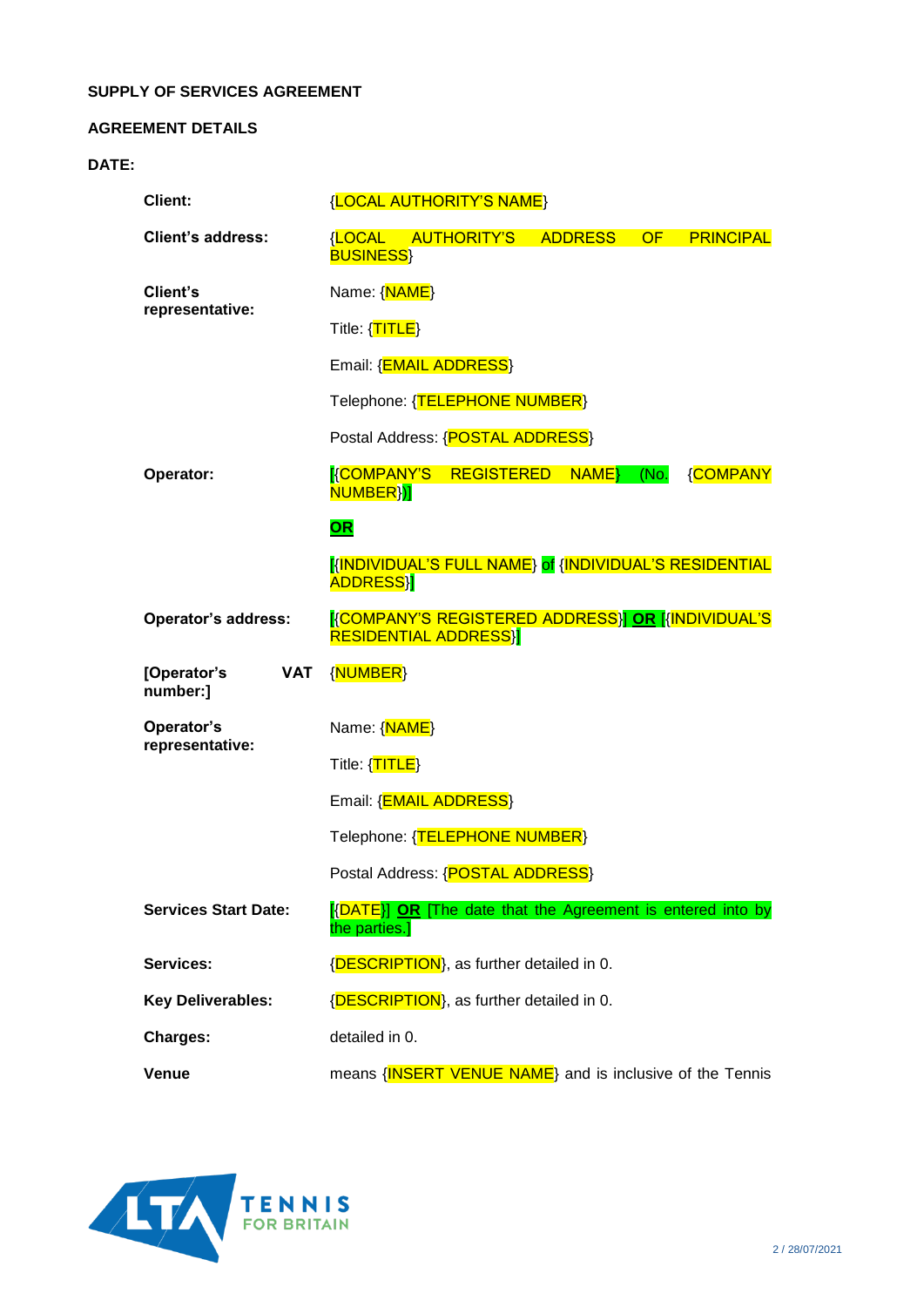### Courts.

# **Schedules:** [0](#page-14-0) – Services

- [0](#page-15-0) Charges
- [0](#page-16-0) Mandatory Policies

[\[0](#page-17-0) – Processing, Personal Data and Data Subjects]

This Agreement is made up of the following:

- a. The Agreement Details.
- b. The Conditions.
- c. The Mandatory Policies.
- d. The Schedules specified in the Agreement Details.
- If there is any conflict or ambiguity between the terms of the documents listed in paragraph 1, a term contained in a document higher in the list shall have priority over one contained in a document lower in the list.

This Agreement has been entered into on the date stated at the beginning of it.

Signature …………………………………..

{OPERATOR'S FULL NAME}

[by a director.]

EXECUTED by

Name (block capitals) …………………….

EXECUTED by

Signature …………………………………..

{CLIENT'S FULL NAME}

[by a director.]

Name (block capitals) …………………….

**{OR CLIENT'S STANDARD EXECUTION BLOCK TO BE INSERTED HERE}**

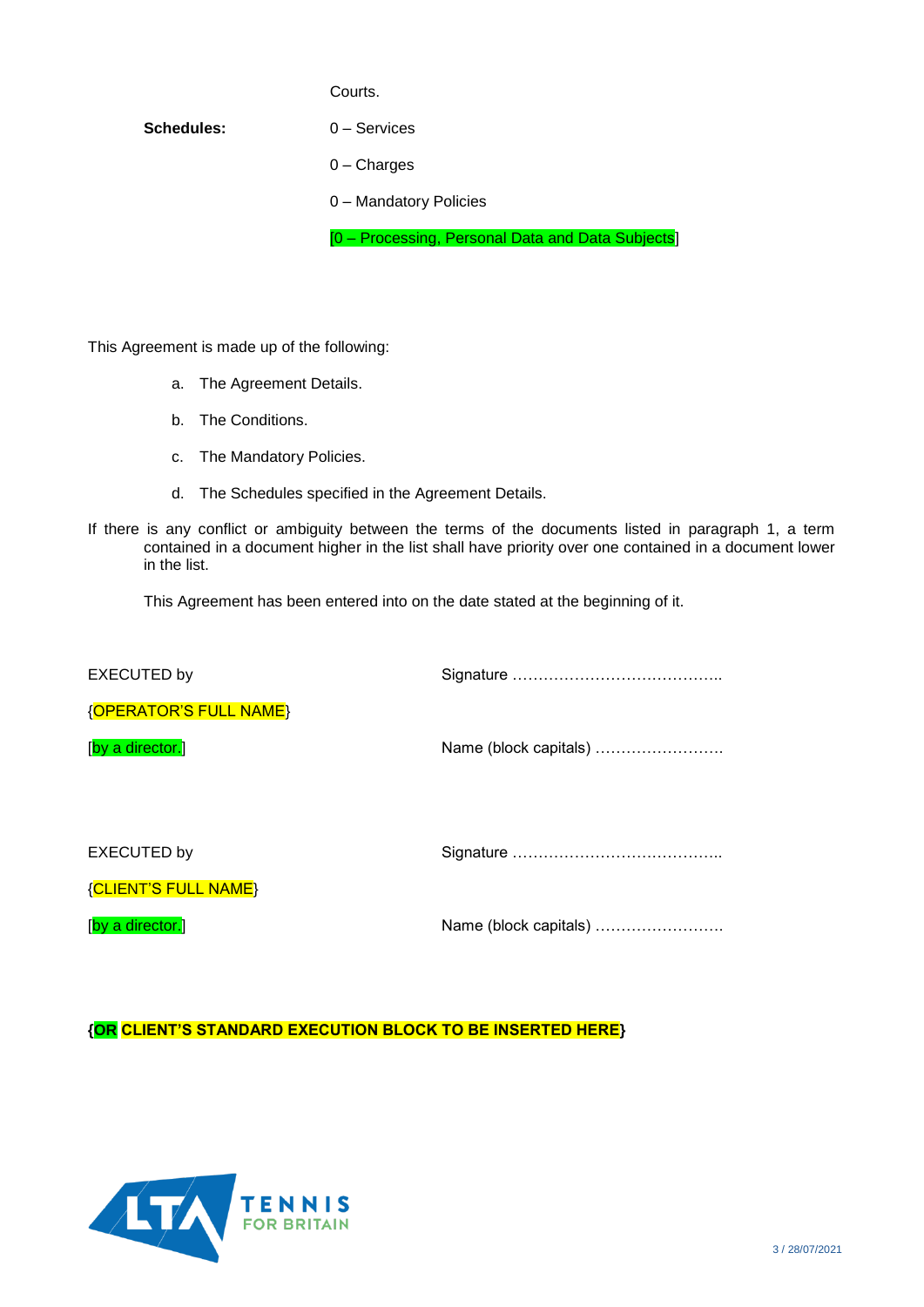## **AGREED TERMS**

# <span id="page-3-0"></span>**INTERPRETATION**

The following definitions and rules of interpretation apply in this agreement.

**Definitions** 

| <b>Agreement:</b>                    | the agreement between the Client and the<br>Operator for the supply of the Services in<br>accordance with the Agreement Details, the<br>Mandatory Policies, these Conditions and any<br>Schedules.                                                                                                                                                                                                                                                                                                                                                                                                                                                                                                                                                                                              |
|--------------------------------------|-------------------------------------------------------------------------------------------------------------------------------------------------------------------------------------------------------------------------------------------------------------------------------------------------------------------------------------------------------------------------------------------------------------------------------------------------------------------------------------------------------------------------------------------------------------------------------------------------------------------------------------------------------------------------------------------------------------------------------------------------------------------------------------------------|
| <b>Business Day:</b>                 | a day other than a Saturday, Sunday or public<br>holiday in England, when banks in London are<br>open for business.                                                                                                                                                                                                                                                                                                                                                                                                                                                                                                                                                                                                                                                                             |
| Charges:                             | the charges payable by one party to the other<br>party under this Agreement, as set out in 0.                                                                                                                                                                                                                                                                                                                                                                                                                                                                                                                                                                                                                                                                                                   |
| <b>Conditions:</b>                   | these terms and conditions set out in Clause 0<br>(Interpretation) to Clause 0 (General) (inclusive).                                                                                                                                                                                                                                                                                                                                                                                                                                                                                                                                                                                                                                                                                           |
| <b>Court Users:</b>                  | any person who is granted access to, or given<br>permission to use, the Venue (in whole or in part)<br>by the Operator.                                                                                                                                                                                                                                                                                                                                                                                                                                                                                                                                                                                                                                                                         |
| <b>Client Materials:</b>             | all materials, equipment and tools, drawings,<br>specifications and data supplied by the Client to<br>the Operator.                                                                                                                                                                                                                                                                                                                                                                                                                                                                                                                                                                                                                                                                             |
| Deliverables:                        | all documents, products and materials developed<br>by the Operator or its agents, subcontractors and<br>personnel as part of or in relation to the Services<br>in any form, including without limitation computer<br>data, reports and<br>specifications<br>programs,<br>(including drafts) and the Key Deliverables set out<br>in the Agreement Details.                                                                                                                                                                                                                                                                                                                                                                                                                                       |
| <b>Intellectual Property Rights:</b> | patents, rights to inventions, copyright and related<br>rights, trade marks, business names and domain<br>names, rights in get-up, goodwill and the right to<br>sue for passing off, rights in designs, rights in<br>computer software, database rights, rights to use,<br>and protect the confidentiality of, confidential<br>information (including know-how and trade<br>secrets) and all other intellectual property rights,<br>in each case whether registered or unregistered<br>and including all applications and rights to apply<br>for and be granted, renewals or extensions of,<br>and rights to claim priority from, such rights and<br>all similar or equivalent rights or forms of<br>protection which subsist or will subsist now or in<br>the future in any part of the world. |

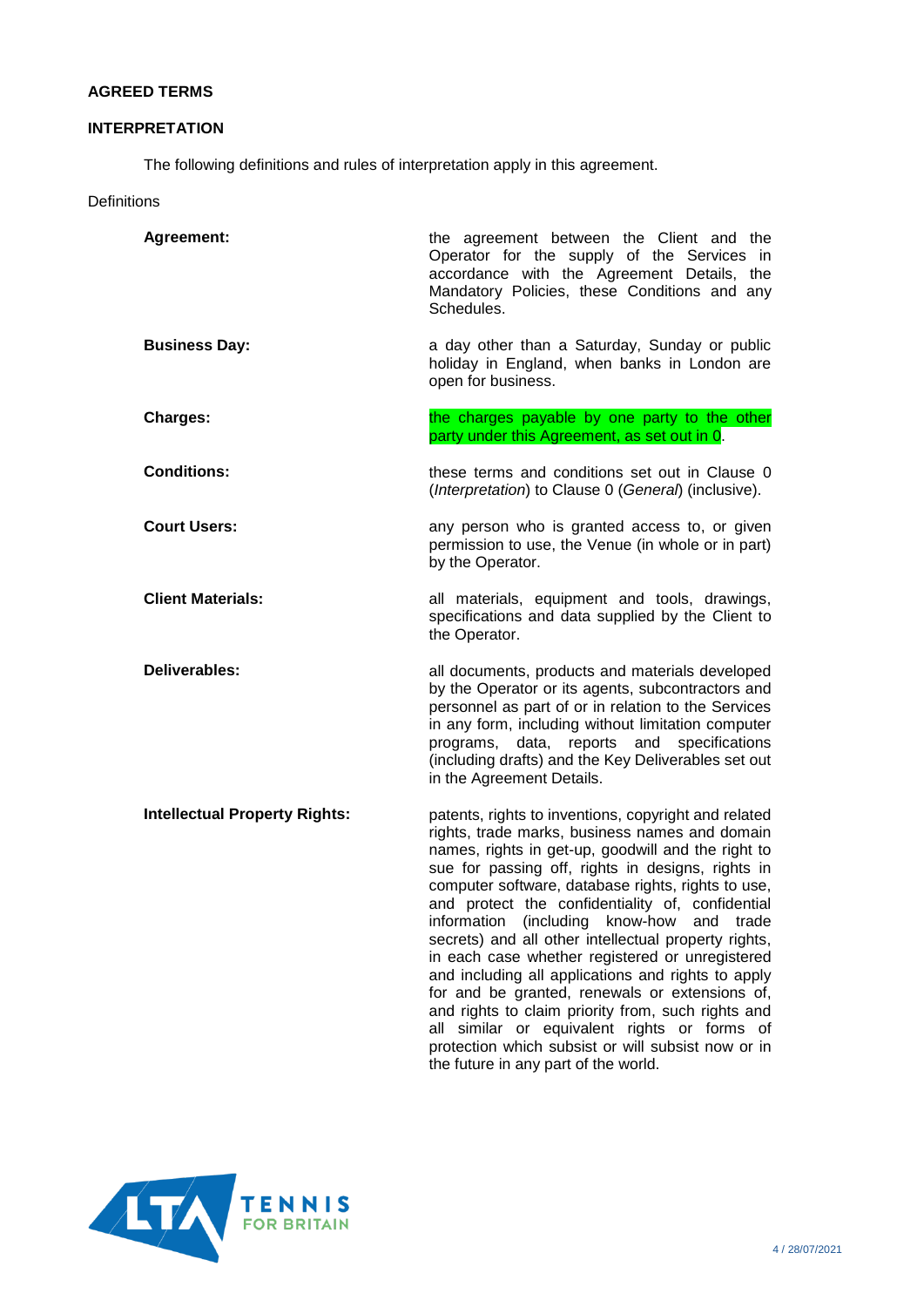| <b>Mandatory Policies:</b>  | the Client's policies and codes set out in 0, as<br>amended by notification to the Operator from time<br>to time.                               |
|-----------------------------|-------------------------------------------------------------------------------------------------------------------------------------------------|
| Services:                   | the services, including without limitation any<br>Deliverables, to be provided by the Operator<br>pursuant to the Agreement, as described in 0. |
| <b>Services Start Date:</b> | the day on which the Operator is to start provision<br>of the Services, as set out in the Agreement<br>Details.                                 |
| <b>Operator IPRs:</b>       | all Intellectual Property Rights subsisting in the<br>Deliverables excluding any Client Materials<br>incorporated in them.                      |
| <b>Tennis Courts:</b>       | the tennis courts at the Venue.                                                                                                                 |

A reference to legislation or a legislative provision:

is a reference to it as amended, extended or re-enacted from time to time; and

- shall include all subordinate legislation made from time to time under that legislation or legislative provision.
- Any words following the terms **including**, **include**, **in particular**, **for example** or any similar expression shall be construed as illustrative and shall not limit the sense of the words, description, definition, phrase or term preceding those terms.

A reference to writing or written includes fax and email.

#### **Commencement and term**

This agreement shall commence on [the Services Start Date] [the date when it has been signed by all the parties] and shall continue for {NUMBER} [YEARS/MONTHS], unless terminated earlier in accordance with its terms.

The parties may agree to extend the term of this agreement in writing.

### **Supply of Services**

- The Operator shall supply the Services to the Client from the Services Start Date in accordance with the Agreement.
- The Client shall not be responsible for any promotion, marketing and/or communications in respect of the Services.

In supplying the Services, the Operator shall:

perform the Services with reasonable care and skill;

perform the Services in accordance with the service description set out in [0;](#page-14-0)

ensure that the Deliverables, and all goods, materials, standards and techniques used in providing the Services are of satisfactory quality and are fit for purpose;

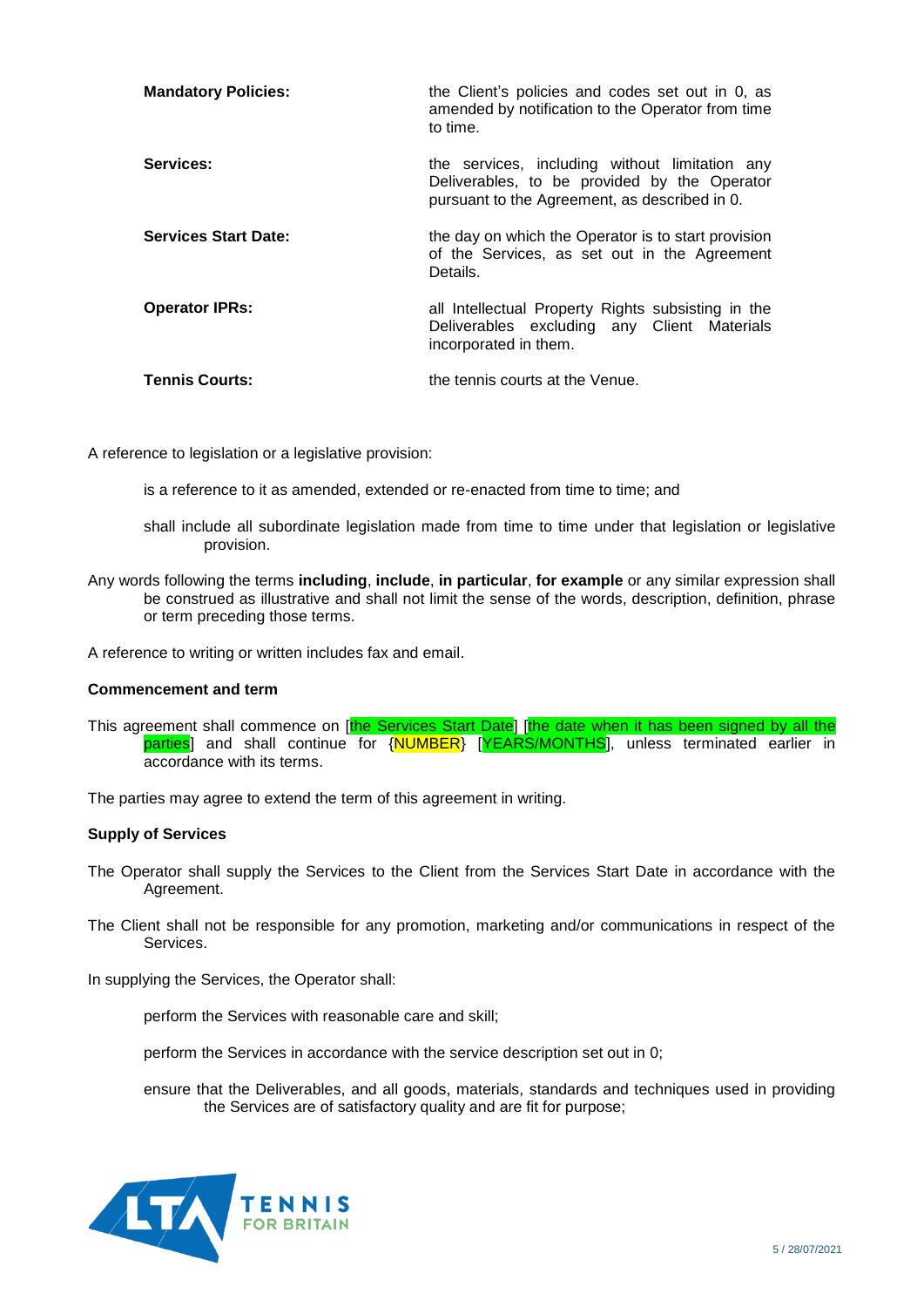comply with:

all applicable laws, statutes, regulations and codes from time to time in force; and

the Mandatory Policies,

provided that the Operator shall not be liable under the Agreement if, as a result of such compliance, it is in breach of any of its obligations under the Agreement.

- observe all health and safety rules and regulations and security requirements that apply at the Venue and have been communicated to the Operator, provided that the Operator shall not be liable under the Agreement if, as a result of such observation, it is in breach of any of its obligations under the Agreement; and
- take reasonable care of all Client Materials in its possession and make them available for collection by the Client on reasonable notice and request, always provided that the Operator may destroy the Client Materials if the Client fails to collect the Client Materials within a reasonable period after termination of the Agreement.

#### **Client obligations**

<span id="page-5-2"></span>The Client shall, *[at no cost to the Operator/in return for payment of the relevant Charges]*, grant the Operator [an exclusive/a non-exclusive] right to use the Tennis Courts for the duration of this Agreement in order to provide the Services. The Client agrees that the Operator shall, in order for it to perform the Services, have the right to permit Court Users to use the Tennis Courts, provided that such use is in accordance with Clause [0.](#page-5-0)

[{INSERT ADDITIONAL CLIENT RESPONSIBILITIES AS APPLICABLE. IF THE OPERATOR IS TAKING COMPLETE OWNERSHIP AND OPERATION OF THE VENUE THEN POTENTIALLY NO ADDITIONAL OBLIGATIONS TO BE INSERTED}].

#### **Court maintenance and refurbishment**

<span id="page-5-1"></span>The [Client/Operator] shall be responsible for maintaining the Tennis Courts to a playable standard throughout the term of this Agreement. This includes:

the refurbishment and/or replacement of any damaged fencing, tennis nets and posts;

ensuring the Tennis Courts are in a clean, safe and tidy condition, free of leaves, litter and other materials;

treating moss on the Tennis Court surface; and

repainting, re-skimming and/or rebuilding the Tennis Court surface.

The [Operator/Client] shall be liable for the costs of maintenance under [Clause [0/](#page-5-1)Clauses {SPECIFY CLAUSES<sup>}</sup>].

#### [The [Operator/Client] shall be liable for the costs of maintenance under Clauses {SPECIFY CLAUSES}.]

- <span id="page-5-0"></span>Unless agreed in writing by the parties, the parties agrees that the Tennis Courts shall only used for Court Users to play tennis or to receive tennis lessons from the Operator, or an individual appointed by the [Operator/Client].
- The Operator shall report to the Client any damage or defect to the Venue, Tennis Court and/or facilities therein as soon as reasonably practicable after the Operator becomes aware of any such damage or defect.

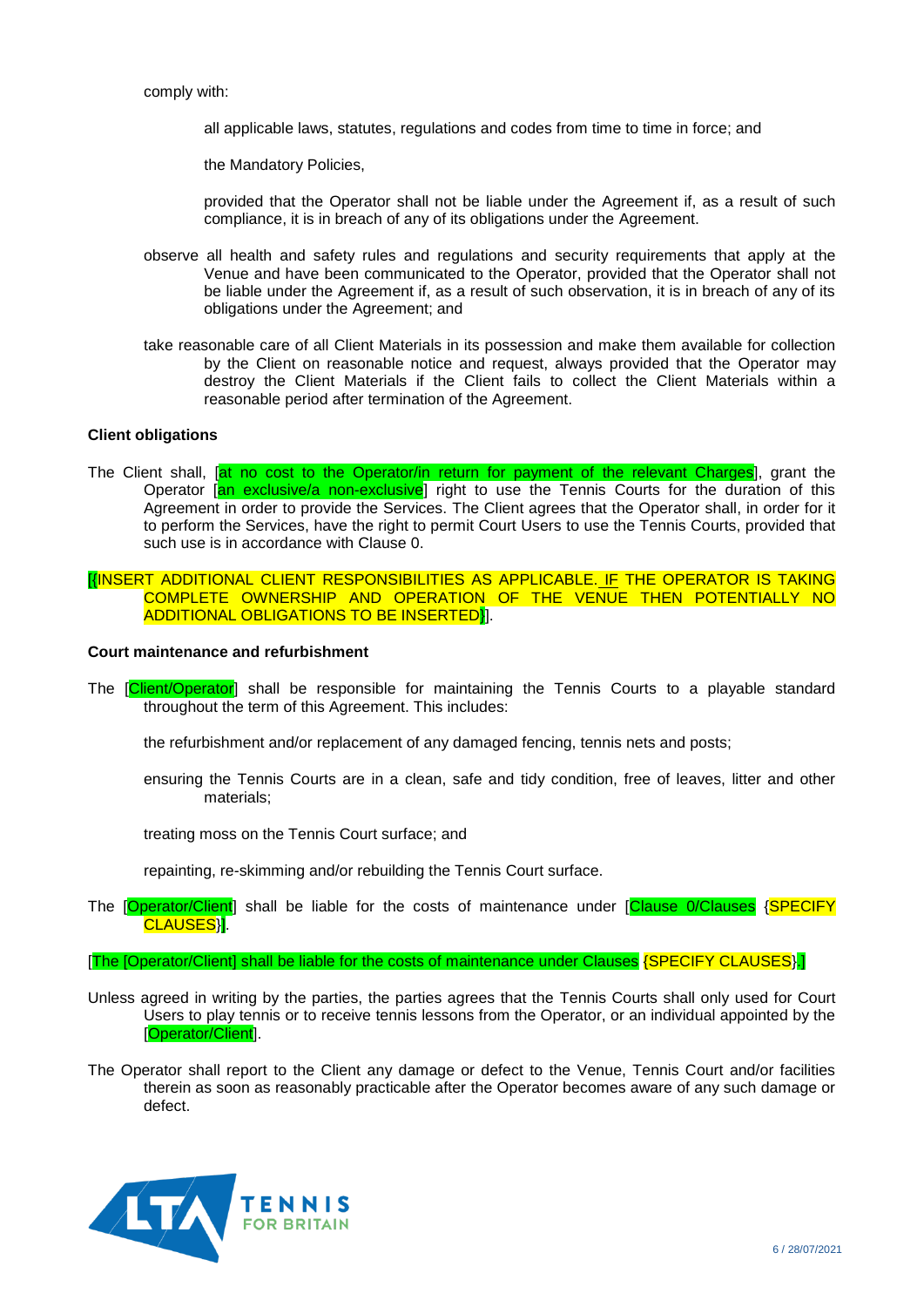- The Operator shall undertake and maintain records of [weekly/monthly] safety inspections of the Venue and Tennis Court, such inspection records to be available for inspection by the Client upon request.
- [The Operator shall undertake a six-monthly risk assessment in respect of the Tennis Courts and/or the Services using the forms provided by the Client.
- The Operator shall not make or permit to be made any alterations to the Venue, Tennis Courts and/or any facilities therein without the prior written consent of the Client.

<span id="page-6-0"></span>The Client shall ensure that the Venue is registered with the Lawn Tennis Association.

The [Operator/Client] shall be liable for the cost of the registration under Clause [0.](#page-6-0)

### <span id="page-6-1"></span>**[Data protection**

The Operator shall process any personal data belonging to the Client's employees, agents, consultants and subcontractors in accordance with its privacy policy in force from time to time.

<span id="page-6-2"></span>The parties agree that they shall not share any personal data belonging to any Court Users.

**OR**

[For the purposes of this Clause [0,](#page-6-1) the following terms shall have the following meanings:

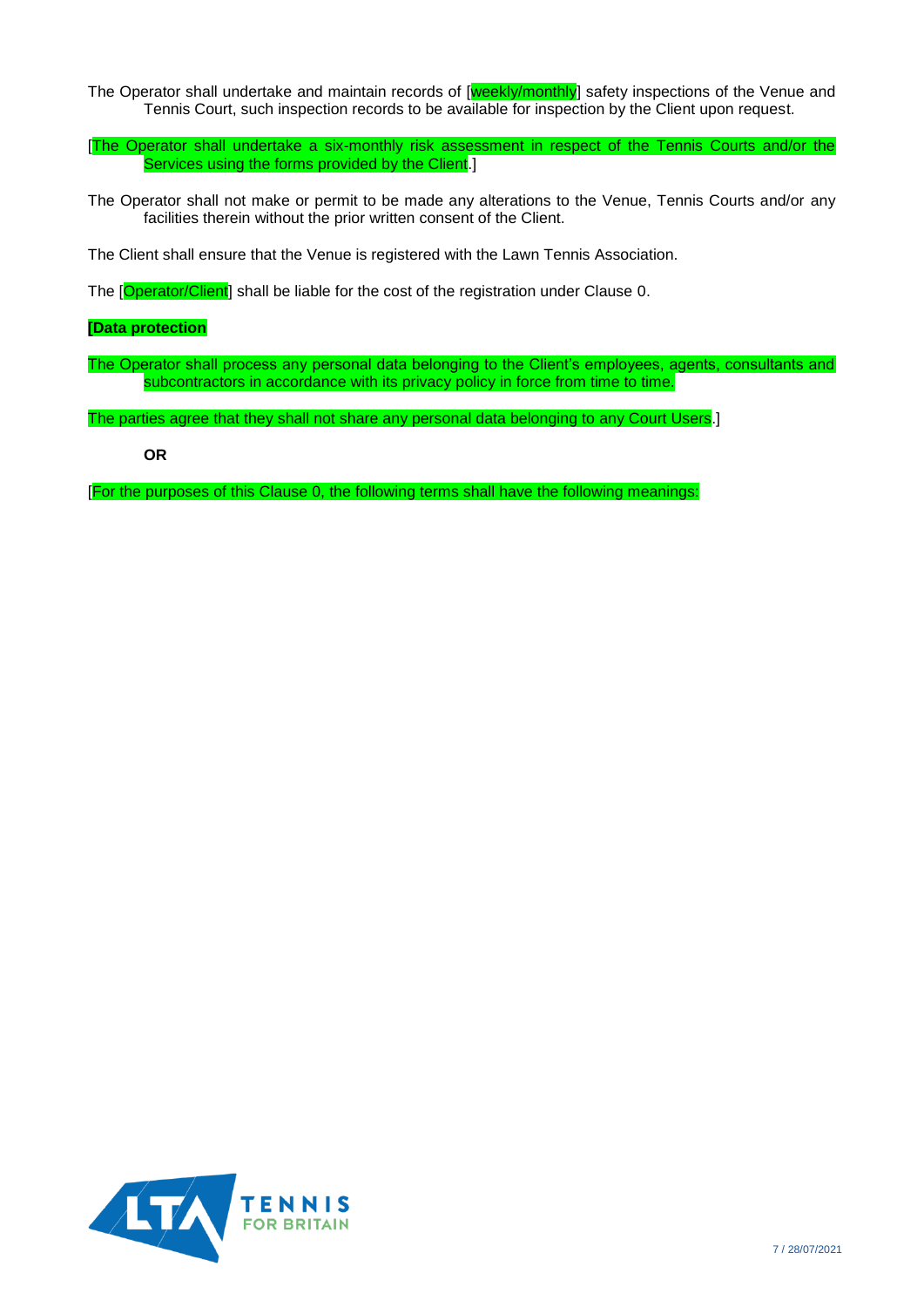| <b>Applicable Data Protection Laws:</b>                                                        | a) To the extent the UK GDPR applies, the<br>law of the United Kingdom or of a part of<br>the United Kingdom which relates to the<br>protection of personal data.                                                                    |
|------------------------------------------------------------------------------------------------|--------------------------------------------------------------------------------------------------------------------------------------------------------------------------------------------------------------------------------------|
|                                                                                                | b) To the extent the EU GDPR applies, the<br>law of the law of the European Union or<br>any member state of the European Union<br>to which the Supplier is subject, which<br>relates to the protection of personal data.             |
| <b>Applicable Laws:</b>                                                                        | all applicable laws, statutes, regulations and<br>codes from time to time in force.                                                                                                                                                  |
| <b>Client Personal Data:</b>                                                                   | any personal data which the Operator processes<br>in connection with this agreement, in the capacity<br>of a processor on behalf of the Client.                                                                                      |
| controller, processor, data subject,<br>personal data, personal data breach<br>and processing: | have the meaning given to them in the UK<br>GDPR.                                                                                                                                                                                    |
| <b>EU GDPR:</b>                                                                                | means the General Data Protection Regulation<br>((EU) 2016/679), as it has effect in EU law.                                                                                                                                         |
| <b>Operator Personal Data:</b>                                                                 | any personal data which the Operator processes<br>in connection with this agreement, in the capacity<br>of a controller.                                                                                                             |
| <b>UK GDPR:</b>                                                                                | has the meaning given to it in section 3(10) (as<br>supplemented by section 205(4)) of the Data<br>Protection Act 2018.<br>ertice will comply with all applicable requirements of the Applicable Date Protection Laws<br><b>This</b> |

<span id="page-7-1"></span>Both parties will comply with all applicable requirements of the Applicable Data Protection Laws. This Clause [0](#page-6-1) is in addition to, and does not relieve, remove or replace, a party's obligations or rights under Applicable Data Protection Laws.

<span id="page-7-0"></span>The parties have determined that for the purposes of Applicable Data Protection Laws:

the Operator shall process the personal data set out in Paragraph 1.1 of [0](#page-17-0) as processor on behalf of the Client[; and OR .]

[the Operator shall act as controller of the personal data set out in Paragraph 1.2 of [0.](#page-17-0)]

Should the determination in Clause [0](#page-7-0) change, the parties shall use all reasonable endeavours to make any changes that are necessary to this Clause [0](#page-6-1) and [0.](#page-17-0)

[The Client consents to, (and shall procure all required consents, from its personnel, representatives and agents, in respect of) all actions taken by the Operator in connection with the processing of Operator Personal Data, provided these are in compliance with the then-current version of the Operator's privacy policy available at {OPERATOR'S WEBSITE URL} ("**Privacy Policy**"). In the event of any inconsistency or conflict between the terms of the Privacy Policy and this agreement, the Privacy Policy will take precedence.]

Without prejudice to Clause [0,](#page-6-2) the Client will ensure that it has all necessary appropriate consents and notices in place to enable lawful transfer of the Operator Personal Data and Client Personal Data to

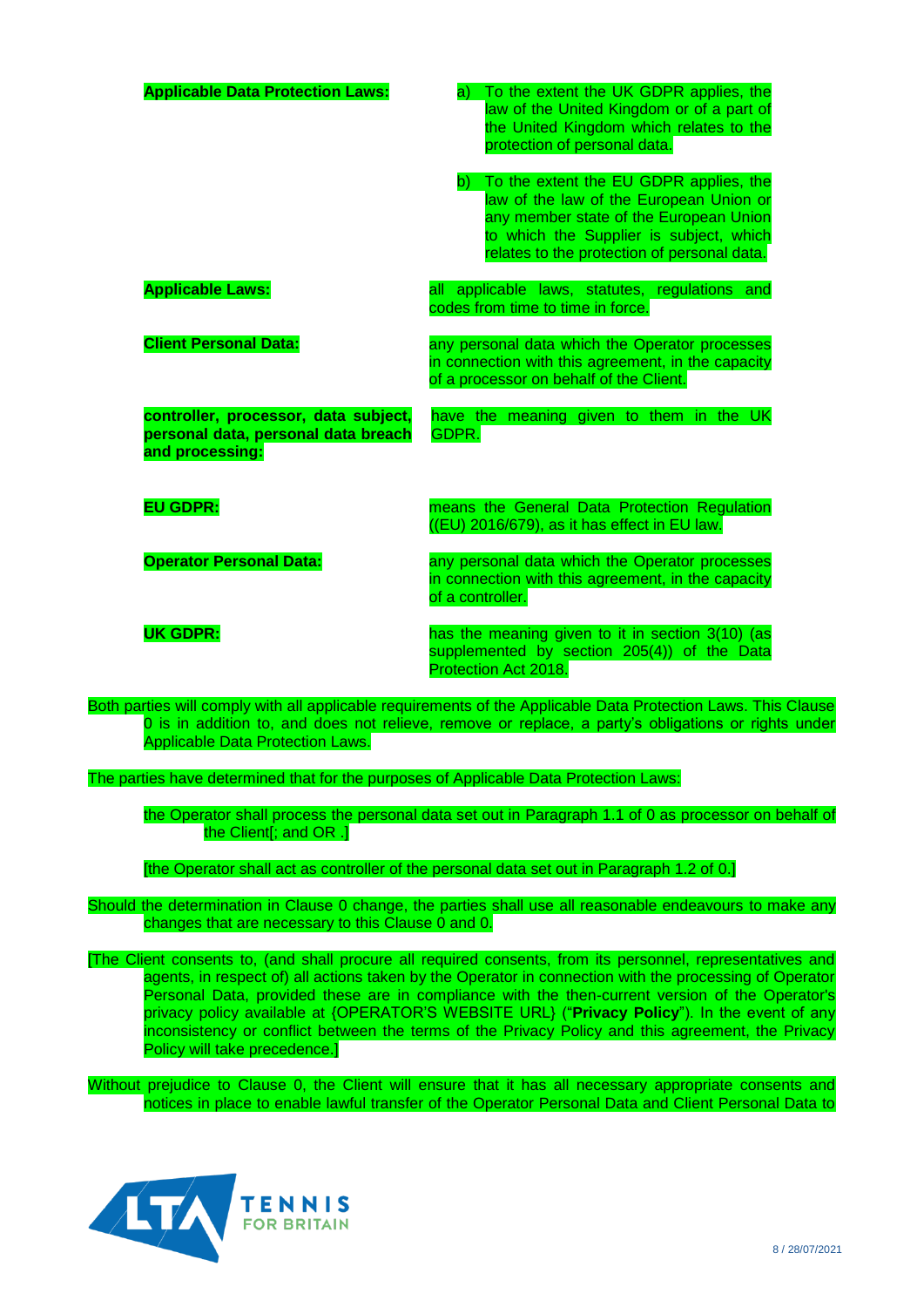the Operator [[and OR or] lawful collection of the same by the Operator] for the duration and purposes of this agreement.

In relation to the Client Personal Data, [0](#page-17-0) sets out the scope, nature and purpose of processing by the Operator, the duration of the processing and the types of personal data and categories of data subject.

Without prejudice to Clause [0,](#page-7-1) the Operator shall, in relation to Client Personal data:

- process that Client Personal Data only on the documented instructions of the Client[, which shall be to process the Client Personal Data for the purposes set out in [\[0](#page-17-0) (*Processing, personal data and data subjects*) OR {DOCUMENT}] unless the Operator is required by Applicable Laws to otherwise process that Client Personal Data ("the **Purpose**"). Where the Operator is relying on Applicable Laws as the basis for processing Client Personal Data, the Operator shall notify the Client of this before performing the processing required by the Applicable Laws unless those Applicable Laws prohibit the Operator from so notifying the Client on important grounds of public interest. The Operator shall inform the Client if, in the opinion of the Operator, the instructions of the Client infringe Applicable Data Protection Laws;
- implement the technical and organisational measures set out in [\[0](#page-17-0) (*Processing, personal data and data subjects*) OR {DOCUMENT}] to protect against unauthorised or unlawful processing of Client Personal Data and against accidental loss or destruction of, or damage to, Client Personal Data, which the Client has reviewed and confirms are appropriate to the harm that might result from the unauthorised or unlawful processing or accidental loss, destruction or damage and the nature of the data to be protected, having regard to the state of technological development and the cost of implementing any measures;
- ensure that any personnel engaged and authorised by the Operator to process Client Personal Data have committed themselves to confidentiality or are under an appropriate statutory or common law obligation of confidentiality;
- assist the Client insofar as this is possible (taking into account the nature of the processing and the information available to the Operator), and at the Client's cost and written request, in responding to any request from a data subject and in ensuring the Client's compliance with its obligations under Applicable Data Protection Laws with respect to security, breach notifications, impact assessments and consultations with supervisory authorities or regulators;
- notify the Client without undue delay on becoming aware of a personal data breach involving the Client Personal Data;
- <span id="page-8-0"></span>at the written direction of the Client, delete or return Client Personal Data and copies thereof to the Client on termination of the agreement unless the Operator is required by Applicable Law to continue to process that Client Personal Data. For the purposes of this Clause [0,](#page-8-0) Client Personal Data shall be considered deleted where it is put beyond further use by the Operator; and
- maintain records to demonstrate its compliance with this Clause [0,](#page-6-1) [and allow for reasonable audits by the Client or the Client's designated auditor, for this purpose, on reasonable written notice].

The Client provides its prior, general authorisation for the Operator to:

appoint processors to process the Client Personal Data, provided that the Operator:

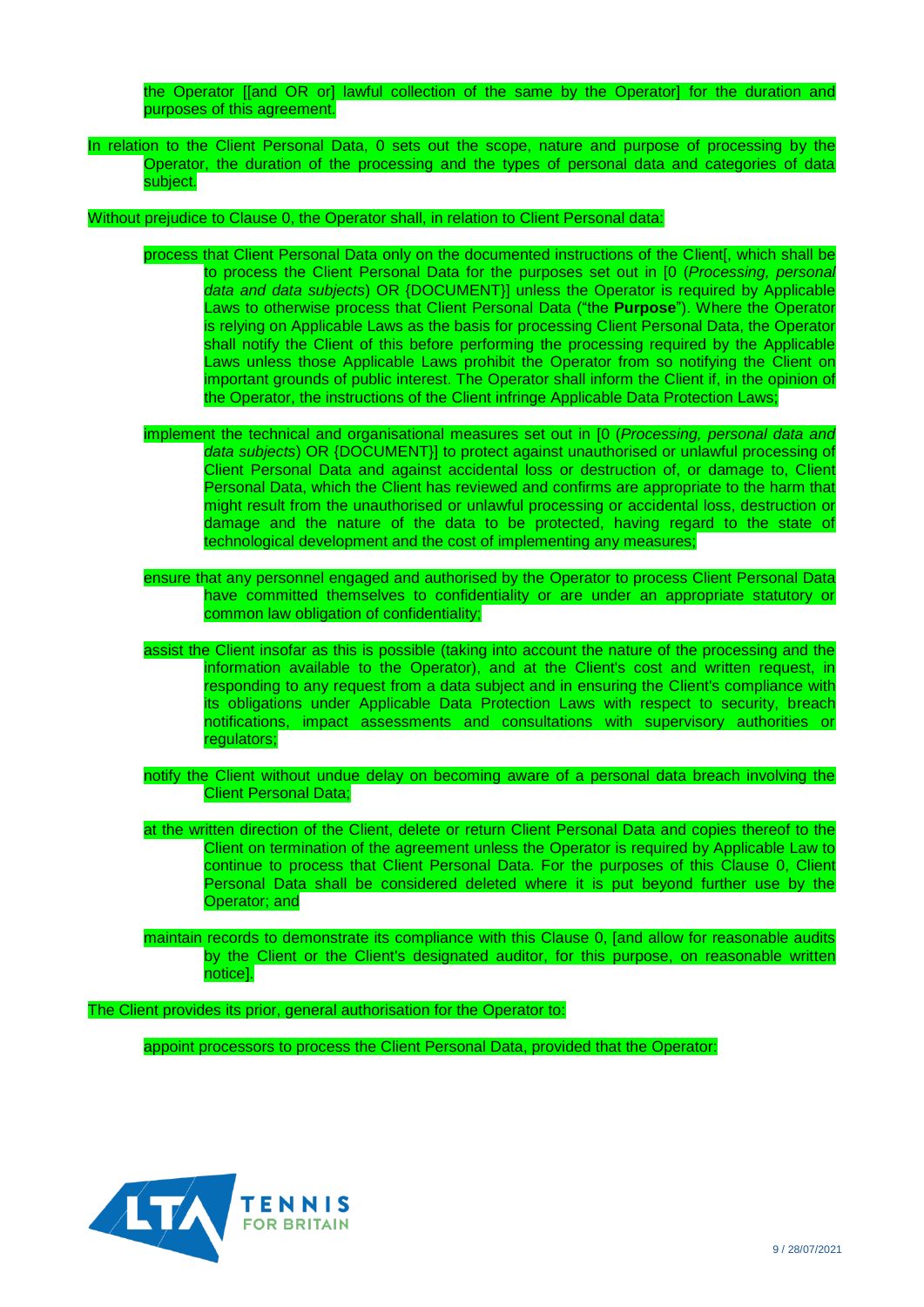- shall ensure that the terms on which it appoints such processors comply with Applicable Data Protection Laws, and are consistent with the obligations imposed on the Operator in this Clause [0;](#page-6-1)
- shall remain responsible for the acts and omission of any such processor as if they were the acts and omissions of the Operator; and
- shall inform the Client of any intended changes concerning the addition or replacement of the processors, thereby giving the Client the opportunity to object to such changes provided that if the Client objects to the changes and cannot demonstrate, to the Operator's reasonable satisfaction, that the objection is due to an actual or likely breach of Applicable Data Protection Law, the Client shall indemnify the Operator for any losses, damages, costs (including legal fees) and expenses suffered by the Operator in accommodating the objection.
- transfer Client Personal Data outside of the UK as required for the Purpose, provided that the Operator shall ensure that all such transfers are effected in accordance with Applicable Data Protection Laws. For these purposes, the Client shall promptly comply with any reasonable request of the Operator, including any request to enter into standard data protection clauses adopted by the EU Commission from time to time (where the EU GDPR applies to the transfer) or adopted by the Commissioner from time to time (where the UK GDPR applies to the transfer).
- Either party may, at any time on not less than 30 days' notice, revise this Clause [0](#page-6-1) (Data protection) by replacing it with any applicable controller to processor standard clauses or similar terms forming part of an applicable certification scheme (which shall apply when replaced by attachment to this agreement).

The parties' liability for losses arising from breaches of this Clause [0](#page-6-1) is as set out in Clause [0.](#page-10-0)]

*NB. If you are unsure about whether Clause 6 ('Data protection') reflects how the parties are to share personal data, we advise you to seek professional, independent legal advice.*

### **Intellectual Property**

- The Operator and its licensors shall retain ownership of all Operator IPRs. The Client and its licensors shall retain ownership of all Intellectual Property Rights in the Client Materials.
- The Operator grants the Client, or shall procure the direct grant to the Client of, a fully paid-up, worldwide, non-exclusive, royalty-free, licence to copy the Operator IPRs for the purpose of receiving and using the Services and the Deliverables in the Client's operations during the term of the Agreement.
- The Client grants the Operator a fully paid-up, worldwide, non-exclusive, royalty-free, non-transferable licence to copy the Client Materials for the term of the Agreement for the purpose of providing the Services to the Client in accordance with the Agreement.
- The Operator shall indemnify the Client in full against any sums awarded by a court against the Client arising out of or in connection with any claim brought against the Client for infringement of a third party's rights (including any Intellectual Property Rights) arising out of or in connection with the receipt or use of the Services by the Client.
- The Client shall indemnify the Operator in full against any sums awarded by a court against the Operator arising of or in connection with any claim brought against the Operator for infringement of a third party's rights (including any Intellectual Property Rights) arising out of, or in connection with, the receipt or use of the Client Materials by the Operator.

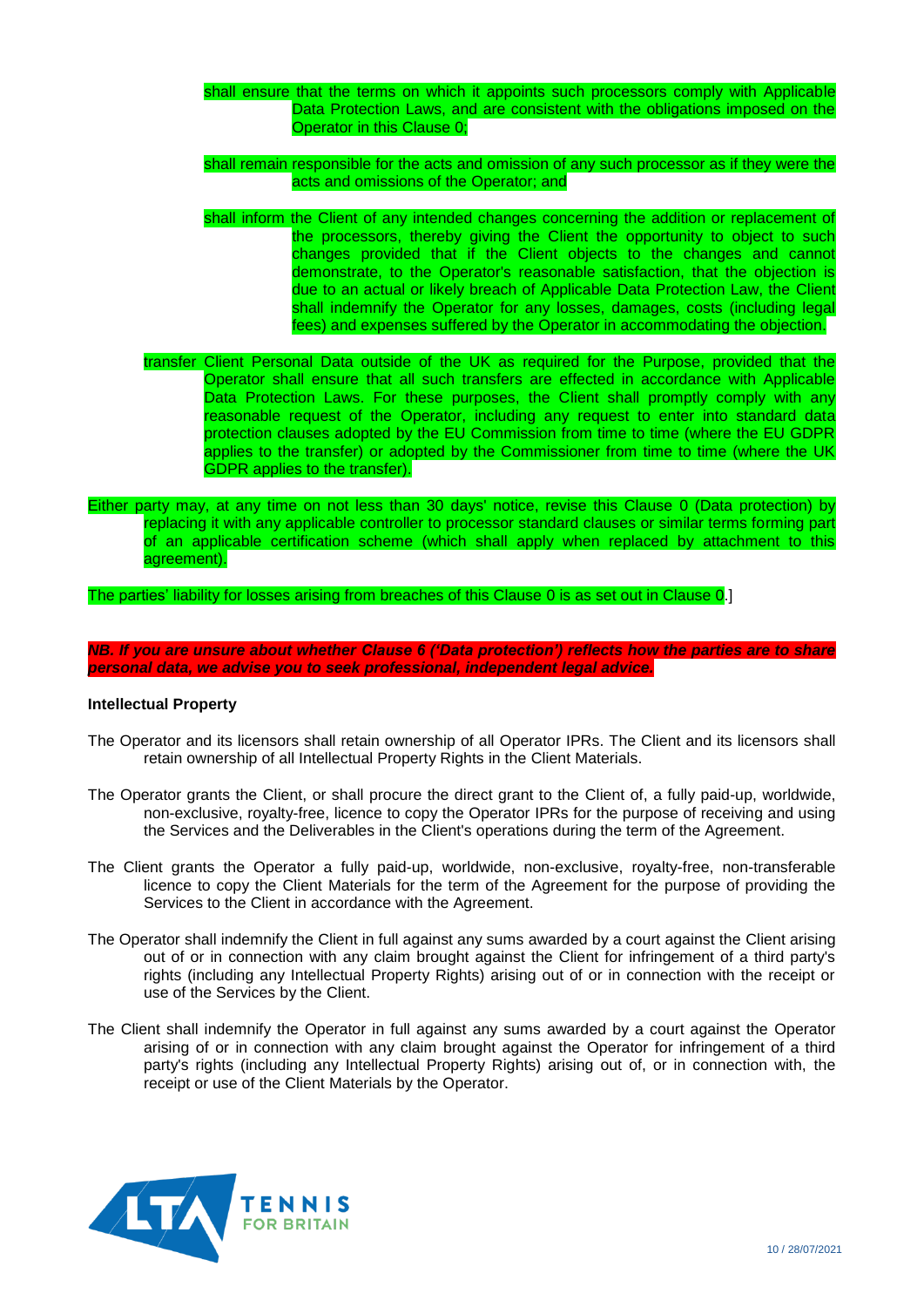### <span id="page-10-1"></span>**Charges and payment**

Each party shall, where applicable, pay the other party, the Charges in accordance with this Clause [0.](#page-10-1)

All amounts payable by one party to the other party under this Agreement shall [*include/exclude*] amounts in respect of value added tax (VAT), [which the paying party shall additionally be liable to pay to receiving party at the prevailing rate (if applicable), subject to receipt of a valid VAT invoice].

Each party shall, where applicable, submit invoices for the Charges to the other party in accordance with [0.](#page-15-0)

- The party in receipt of an invoice shall pay such invoice due and submitted to it by the other party, within  $\langle$  INSERT) days of receipt, to a bank account nominated in writing by the receiving party.
- <span id="page-10-0"></span>All amounts due under this Agreement shall be paid in full without any set-off, counterclaim, deduction or withholding (other than any deduction or withholding of tax as required by law).

#### **Liability**

- <span id="page-10-2"></span>The Operator shall be liable for any loss, liability, costs (including reasonable legal costs), damages or expenses arising from any breach by the Operator of the terms of the Agreement, including any negligent or reckless act, omission or default in the provision of the Services.
- Subject to Clause [0,](#page-10-2) neither party shall have any liability to the other party, whether in contract, tort (including negligence), breach of statutory duty, or otherwise, for any loss of profit, or for any indirect or consequential loss arising under or in connection with the Agreement.
- Subject to Clause [0,](#page-10-2) a party's total liability to the other party, whether in contract, tort (including negligence), breach of statutory duty, or otherwise, arising under or in connection with this agreement shall be limited to £{AMOUNT} ({AMOUNT IN WORDS}) per incident or series of connected incidents.

#### **Insurance**

- The Operator shall be required to obtain adequate insurance cover with a reputable insurer for the duration of this Agreement and shall provide the Client with details of such cover upon the Client's written request.
- The Client agrees to ensure that, for the duration of this Agreement, adequate public liability insurance cover is in place in respect of the Venue and shall provide the Operator with details of such cover upon the Operator's written request.

#### <span id="page-10-4"></span>**Termination**

- <span id="page-10-3"></span>Without affecting any other right or remedy available to it, either party to the Agreement may terminate it with immediate effect by giving written notice to the other party if:
	- the other party commits a material breach of any term of the Agreement which is irremediable or (if such breach is remediable) fails to remedy that breach within a period of  $\{NUMBER\}$  days after being notified in writing to do so;
	- the other party takes any step or action in connection with its entering administration, provisional liquidation or any composition or arrangement with its creditors (other than in relation to a solvent restructuring), applying to court for or obtaining a moratorium under Part A1 of the Insolvency Act 1986, being wound up (whether voluntarily or by order of the court, unless for the purpose of a solvent restructuring), having a receiver appointed to any of its assets or ceasing to carry on business;

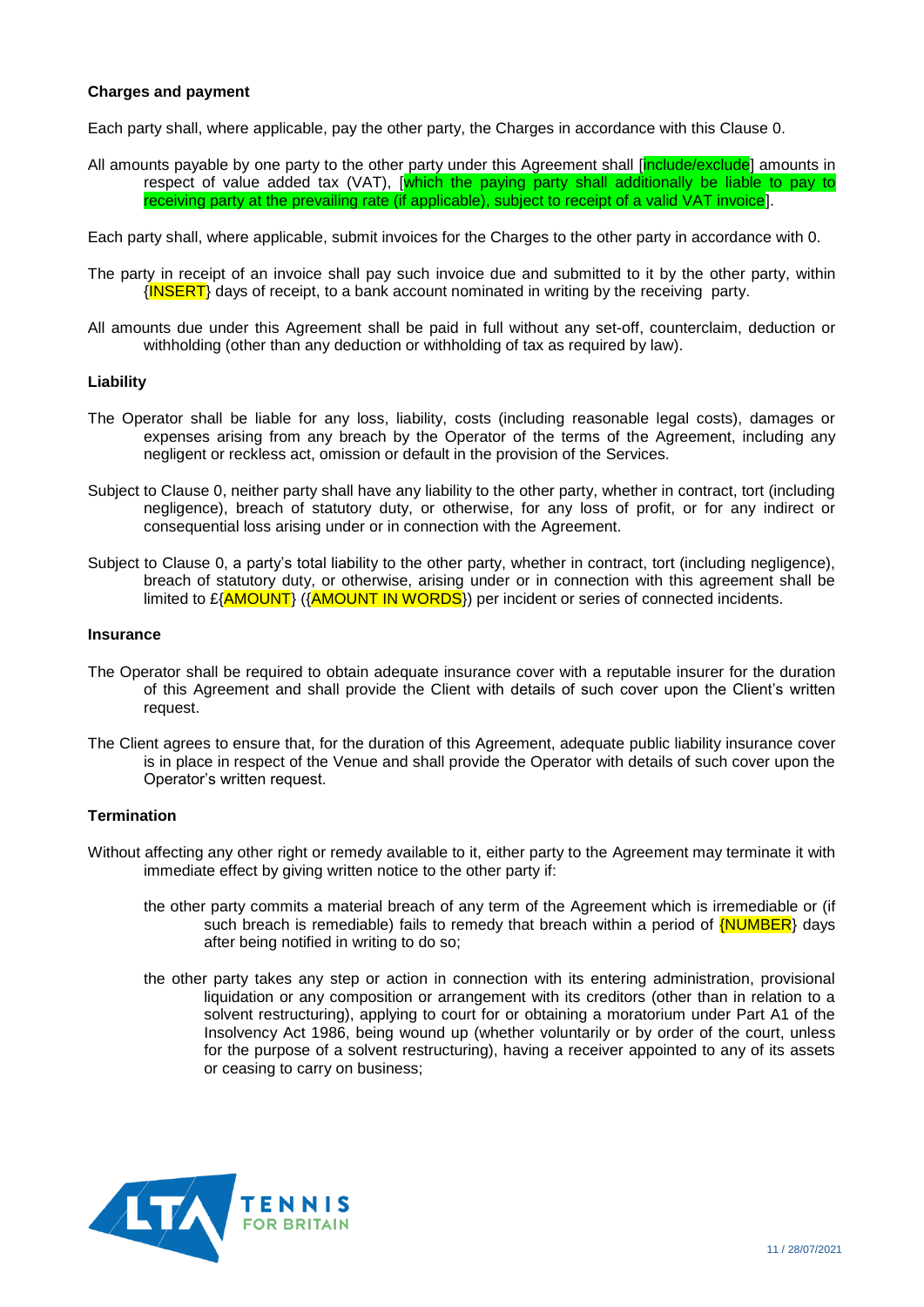- the other party suspends, or threatens to suspend, or ceases or threatens to cease to carry on all or a substantial part of its business; or
- the other party's financial position deteriorates to such an extent that in the terminating party's reasonable opinion the other party's capability to adequately fulfil its obligations under the Agreement has been placed in jeopardy.
- Without affecting any other right or remedy available to it, the Operator may terminate the Agreement with immediate effect by giving written notice to the Client if the Client fails to pay any amount due under the Agreement on the due date for payment.
- For the avoidance of doubt, failure to comply with any part of the Mandatory Policies shall constitute a material breach under Clause [0.](#page-10-3)
- Any delay by the Client in exercising its rights under this Clause [0](#page-10-4) shall not constitute a waiver of those rights.
- On termination of the Agreement for whatever reason:
	- the Client shall immediately pay to the Operator all of the Operator's outstanding unpaid invoices and interest and, in respect of Services supplied but for which no invoice has been submitted, the Operator may submit an invoice, which shall be payable immediately on receipt;
	- the Operator shall immediately return to the Client any Client Materials and any original or copy documents obtained by the Operator in the course of providing the Services;
	- the Operator shall immediately destroy any information relating to the business of the Client which is stored on any magnetic or optical disk or memory, and all information derived from such sources which is in the Operator's control or possession;
	- any provision of the Agreement that expressly or by implication is intended to come into or continue in force on or after termination or expiry of the Agreement shall remain in full force and effect; and
	- termination or expiry of the Agreement shall not affect any of the rights, remedies, obligations or liabilities of the parties that have accrued up to the date of termination or expiry, including the right to claim damages in respect of any breach of the Agreement which existed at or before the date of termination or expiry.

### <span id="page-11-0"></span>**General**

**Force majeure.** Neither party shall be in breach of the Agreement nor liable for delay in performing, or failure to perform, any of its obligations under the Agreement if such delay or failure result from events, circumstances or causes beyond its reasonable control.

#### **Assignment and other dealings.**

Neither party shall assign, transfer, charge, subcontract, declare a trust over or deal in any other manner with any or all of its rights and obligations under the Agreement without the other party's prior written consent.

#### <span id="page-11-1"></span>**Confidentiality.**

Each party undertakes that it shall not at any time disclose to any person any confidential information concerning the business, affairs, Clients, clients or Operators of the other party, except as permitted by this Clause [0.](#page-11-1)

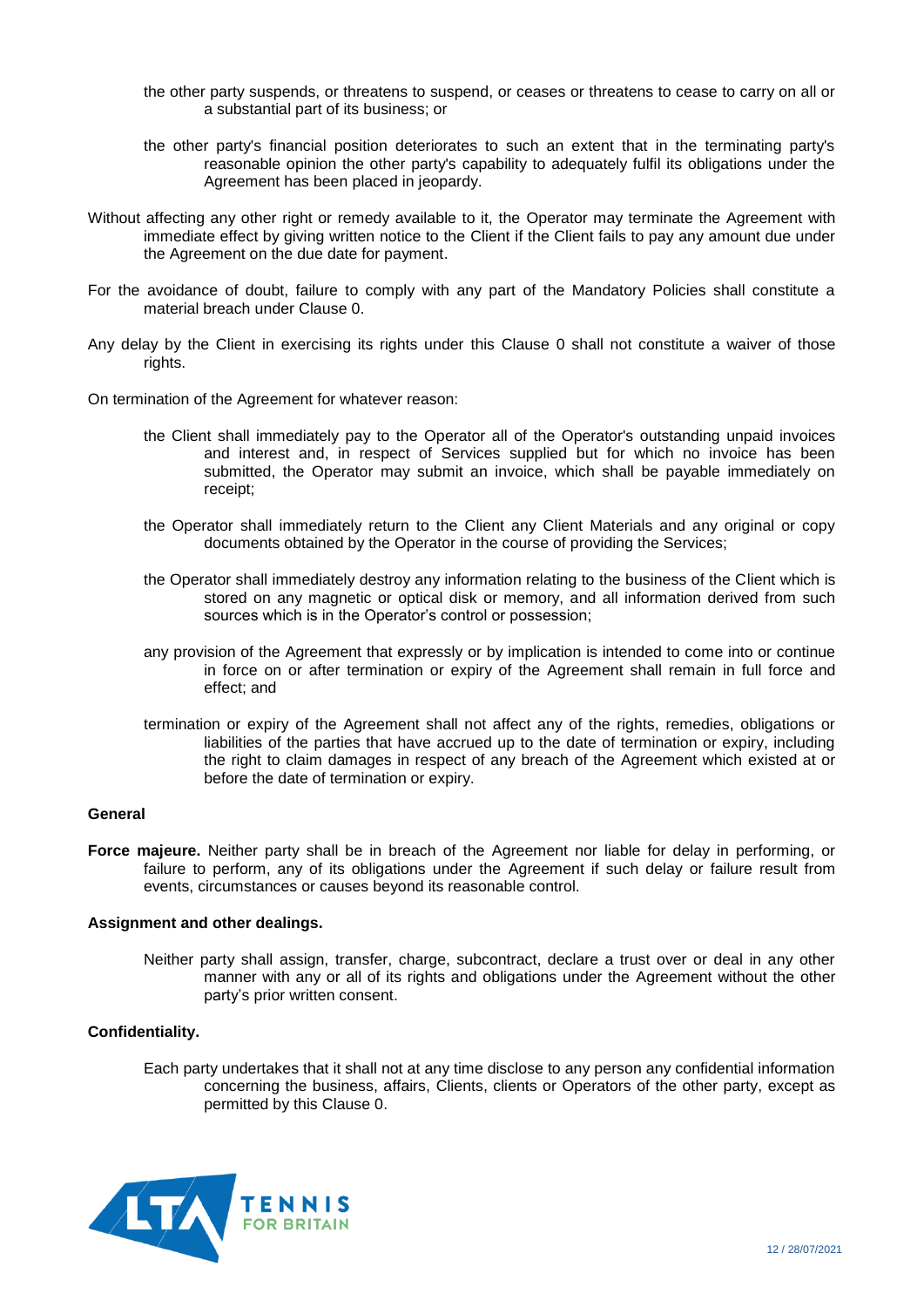Each party may disclose the other party's confidential information:

- to its employees, officers, representatives, contractors, subcontractors or advisers who need to know such information for the purposes of carrying out the party's obligations under the Agreement. Each party shall ensure that its employees, officers, representatives, contractors, subcontractors or advisers to whom it discloses the other party's confidential information comply with this Clause [0;](#page-11-1) and
- as may be required by law, a court of competent jurisdiction or any governmental or regulatory authority.
- Neither party shall use any other party's confidential information for any purpose other than to perform its obligations under the Agreement.

#### **Entire agreement.**

- The Agreement constitutes the entire agreement between the parties and supersedes and extinguishes all previous agreements, promises, assurances, warranties, representations and understandings between them, whether written or oral, relating to its subject matter.
- Each party acknowledges that in entering into the Agreement it does not rely on and shall have no remedies in respect of any statement, representation, assurance or warranty (whether made innocently or negligently) that is not set out in the Agreement. Each party agrees that it shall have no claim for innocent or negligent misrepresentation or negligent misstatement based on any statement in the Agreement.
- **Variation.** No variation of the Agreement shall be effective unless it is in writing and signed by the parties (or their authorised representatives).

#### **Waiver.**

- A waiver of any right or remedy under the Agreement or by law is only effective if given in writing and shall not be deemed a waiver of any subsequent right or remedy.
- A failure or delay by a party to exercise any right or remedy provided under the Agreement or by law shall not constitute a waiver of that or any other right or remedy, nor shall it prevent or restrict any further exercise of that or any other right or remedy. No single or partial exercise of any right or remedy provided under the Agreement or by law shall prevent or restrict the further exercise of that or any other right or remedy.
- <span id="page-12-0"></span>**Severance.** If any provision or part-provision of the Agreement is or becomes invalid, illegal or unenforceable, it shall be deemed modified to the minimum extent necessary to make it valid, legal and enforceable. If such modification is not possible, the relevant provision or part-provision shall be deemed deleted. Any modification to or deletion of a provision or part-provision under this Clause [0](#page-12-0) shall not affect the validity and enforceability of the rest of the Agreement.

#### <span id="page-12-2"></span>**Notices.**

<span id="page-12-1"></span>Any notice given to a party under or in connection with the Agreement shall be in writing and shall be:

delivered by hand or by pre-paid first-class post or other next working day delivery service at its registered office (if a company) or its principal place of business (in any other case); or

sent by email to the address specified in the Agreement Details.

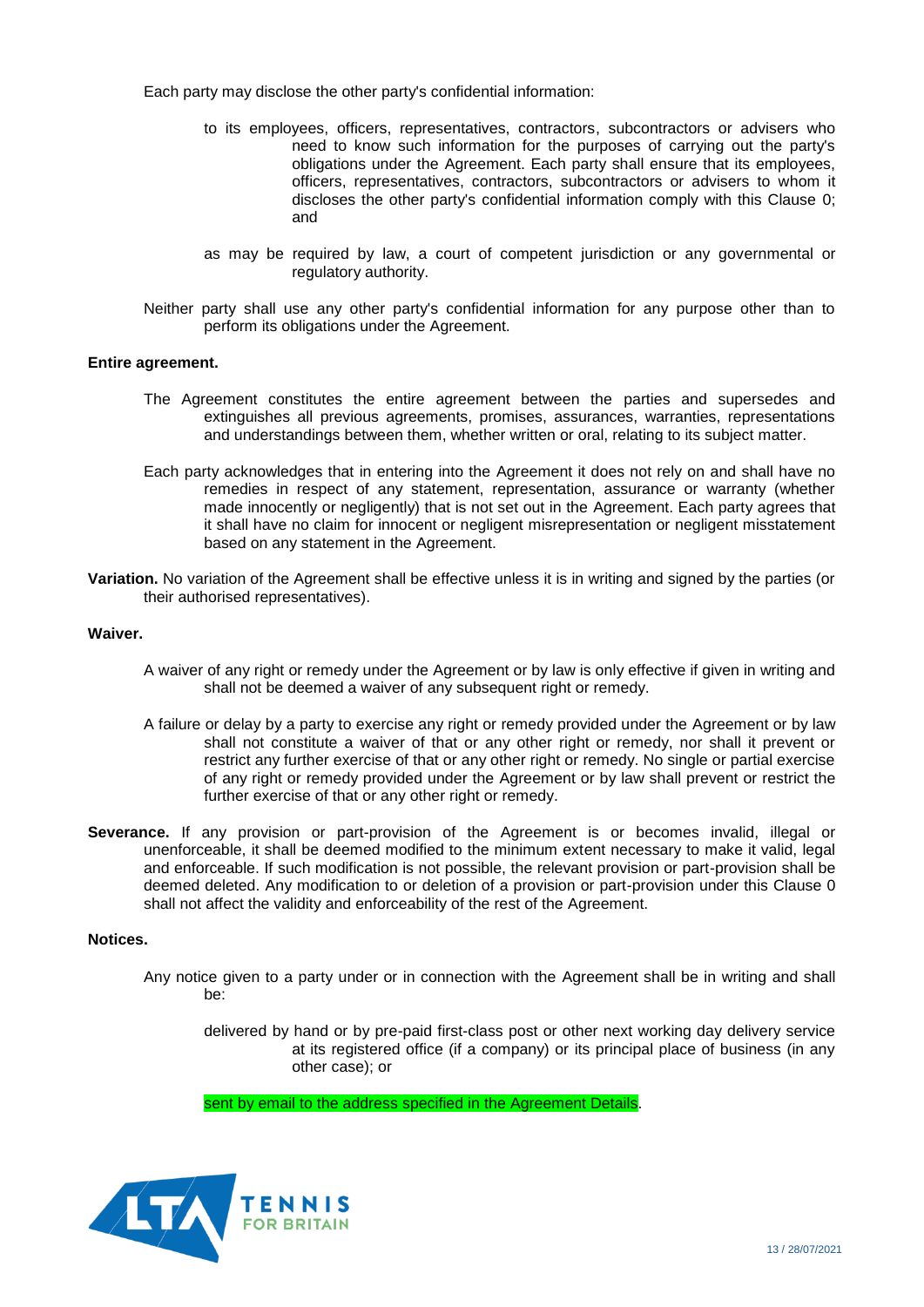Any notice shall be deemed to have been received:

if delivered by hand, at the time the notice is left at the proper address;

- if sent by pre-paid first-class post or other next working day delivery service, at 9.00 am on the second Business Day after posting; or
- <span id="page-13-0"></span>if sent by **[email]**, at the time of transmission, provided that a confirmatory copy is sent in accordance with clause [0,](#page-12-1) or, if this time falls outside business hours in the place of receipt, when business hours resume. In this Clause [0,](#page-13-0) business hours means 9.00am to 5.00pm Monday to Friday on a day that is not a public holiday in the place of receipt.
- This Clause [0](#page-12-2) does not apply to the service of any proceedings or other documents in any legal action or, where applicable, any arbitration or other method of dispute resolution.
- **Third party rights.** The Agreement does not give rise to any rights under the Contracts (Rights of Third Parties) Act 1999 to enforce any term of the Agreement.
- **Governing law.** The Agreement, and any dispute or claim (including non-contractual disputes or claims) arising out of or in connection with it or its subject matter or formation, shall be governed by, and construed in accordance with the law of England and Wales.
- **Jurisdiction.** Each party irrevocably agrees that the courts of England and Wales shall have exclusive jurisdiction to settle any dispute or claim (including non-contractual disputes or claims) arising out of or in connection with the Agreement or its subject matter or formation.

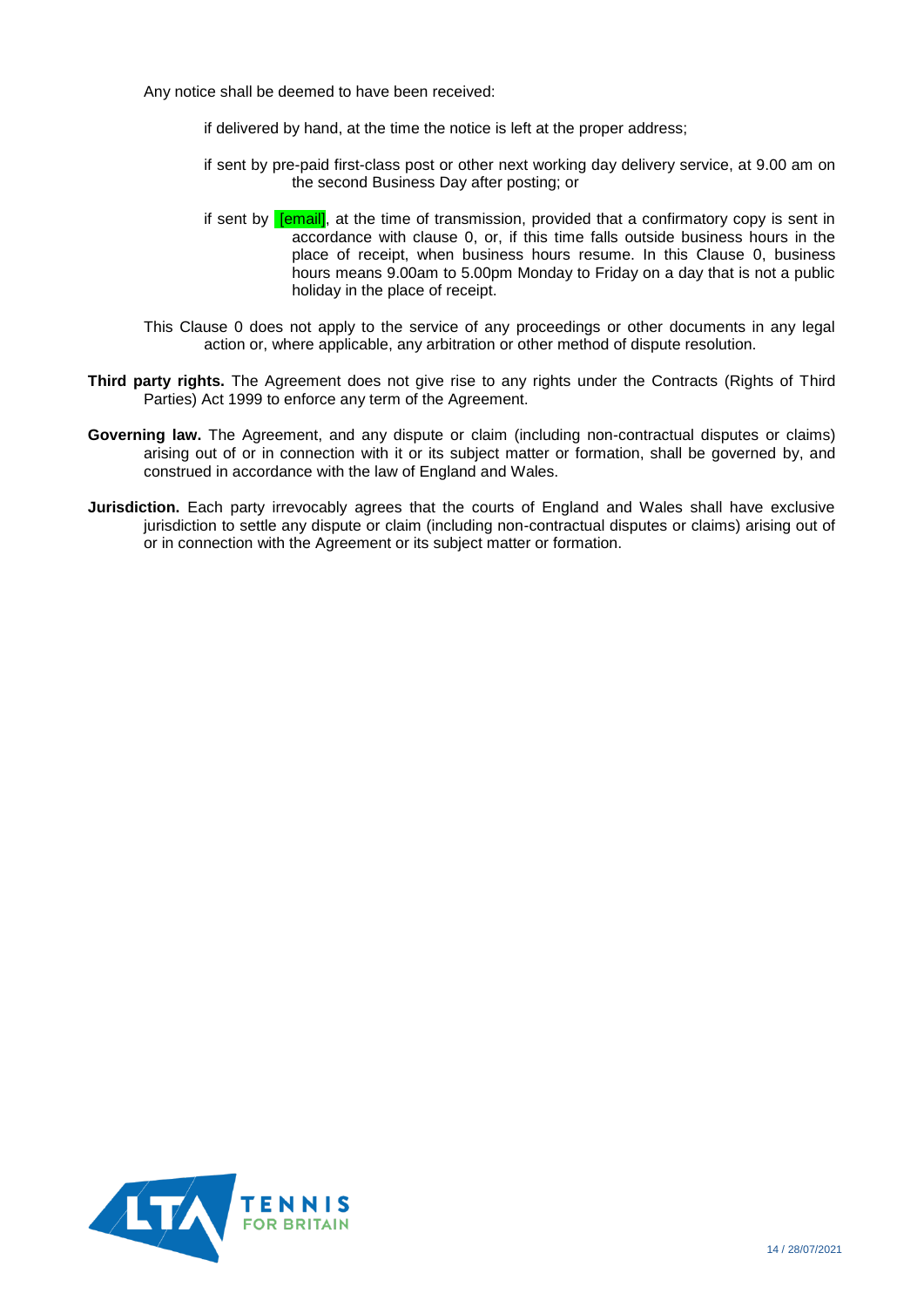#### **Services**

- <span id="page-14-0"></span>[The Operator will be responsible for, take income from, and manage [THE BOOKING OF COURTS VIA PAY & PLAY, AND 'SEASON TICKET' MEMBERSHIP SYSTEM ONLY] [THE PROVISION OF A COACHING PROGRAMME ONLY] [ALL ASPECTS OF TENNIS PROVISION INCLUDING COURT BOOKINGS ON A PAY & PLAY, AND SEASON TICKET BASIS, AND THE PROVISION OF A COACHING PROGRAMME][including all promotion, marketing and communications].
- [The Client will remain responsible for, take income from, and manage [THE BOOKING OF COURTS VIA PAY & PLAY, AND 'SEASON TICKET' MEMBERSHIP SYSTEM ONLY] [THE PROVISION OF A COACHING PROGRAMME ONLY] (delete entire point if Operator is taking complete ownership and operation of the site).]
- [The Operator will provide administration for {NUMBER} of hours to be available to book free of charge to ensure tennis is available and accessible to all constituents.]

[The Operator will ensure the provision of, including the marketing promotion and ongoing management of, {NUMBER} hours of free of charge organised activity to take place each [WEEK OR MONTH OR ANNUM] to ensure that organised tennis sessions are available and accessible to all constituents.]

[The Operator will ensure that {NUMBER} tennis courts are available to book by the public for recreation use at all times. Any exceptions to this must be agreed in advance with the Client.

[The Operator will ensure that all coaches hold current and continuous coach accreditation with the Lawn Tennis Association (LTA) for the duration of the Term, and the Operator will notify the Client immediately if any coaches cease to be so accredited.]

- [The Operator will ensure that the venue programme is planned and delivered under the supervision and guidance of an LTA Level 3 coach as a minimum.]
- [The Operator shall attend bi-annual focus group meetings if required by the Client. The Client shall give at least one months' notice in writing of such a meeting.

[The Client requires, and the Operator agrees, that the following charges must not be exceeded;

£{AMOUNT} per hour for an off-peak booking of the Tennis Courts:

£{AMOUNT} per hour for a peak booking of the Tennis Court]; and

[£{AMOUNT} is charged for a [FAMILY OR INDIVIDUAL] season ticket, which will grant Court Users access to the courts on a {INSERT DETAIL OF NUMBER OF BOOKINGS ALLOWABLE FOR SEASON TICKET PURCHASERS} basis.]]

{INSERT DETAILS OF THE SERVICES}

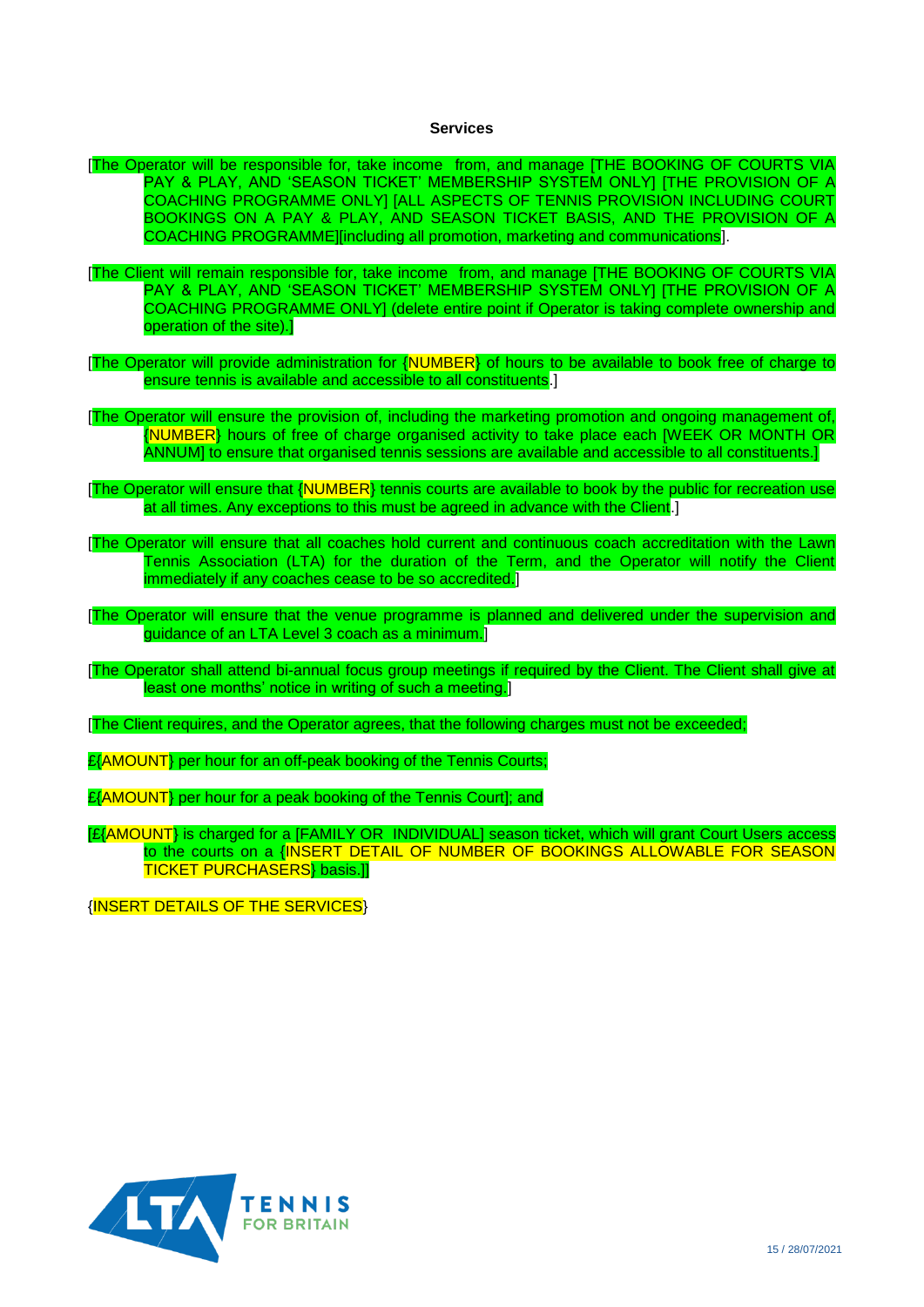## **Charges**

<span id="page-15-0"></span>The Operator agrees to provide the Services and pay the Client  $E\{\text{INSERT}\}$  for each  $[60 \text{ minute period}]\$ month/12 month period] that the Operator uses the Tennis Courts under this Agreement in consideration of the right granted to the Operator by the Client under Clause [0.](#page-5-2) The Operator agrees that the Client shall raise invoices in respect of this amount on [a monthly/ a quarterly/ an annual] basis and the Client agrees to pay such invoices in accordance with Clause [0.](#page-10-1)

## **OR**

1. In consideration of the Services, the Client agrees to pay to the Operator £{INSERT} per month. The Client agrees that the Operator shall raise invoices in respect of this amount on [a monthly/ a quarterly/ an annual] basis and the Client agrees to pay such invoices in accordance with Clause [0.](#page-10-1)

## **OR**

- 1. In consideration of the Services, the Client agrees to pay the Operator  $E\{INSERT\}$  per month. The Client agrees that the Operator shall raise invoices in respect of this amount on [a monthly/ a quarterly/ an annual] basis and the Client agrees to pay such invoices in accordance with Clause [0.](#page-10-1)
- In consideration of the right granted to the Operator by the Client under Clause [0,](#page-5-2) the Operator agrees to pay the Client £{INSERT} for each [60 minute period/ month/12 month period] that the Operator uses the Tennis Courts under this Agreement. The Operator agrees that the Client shall raise invoices in respect of this amount on [a monthly/ a quarterly/ an annual] basis and the Client agrees to pay such invoices in accordance with Clause [0.](#page-10-1)

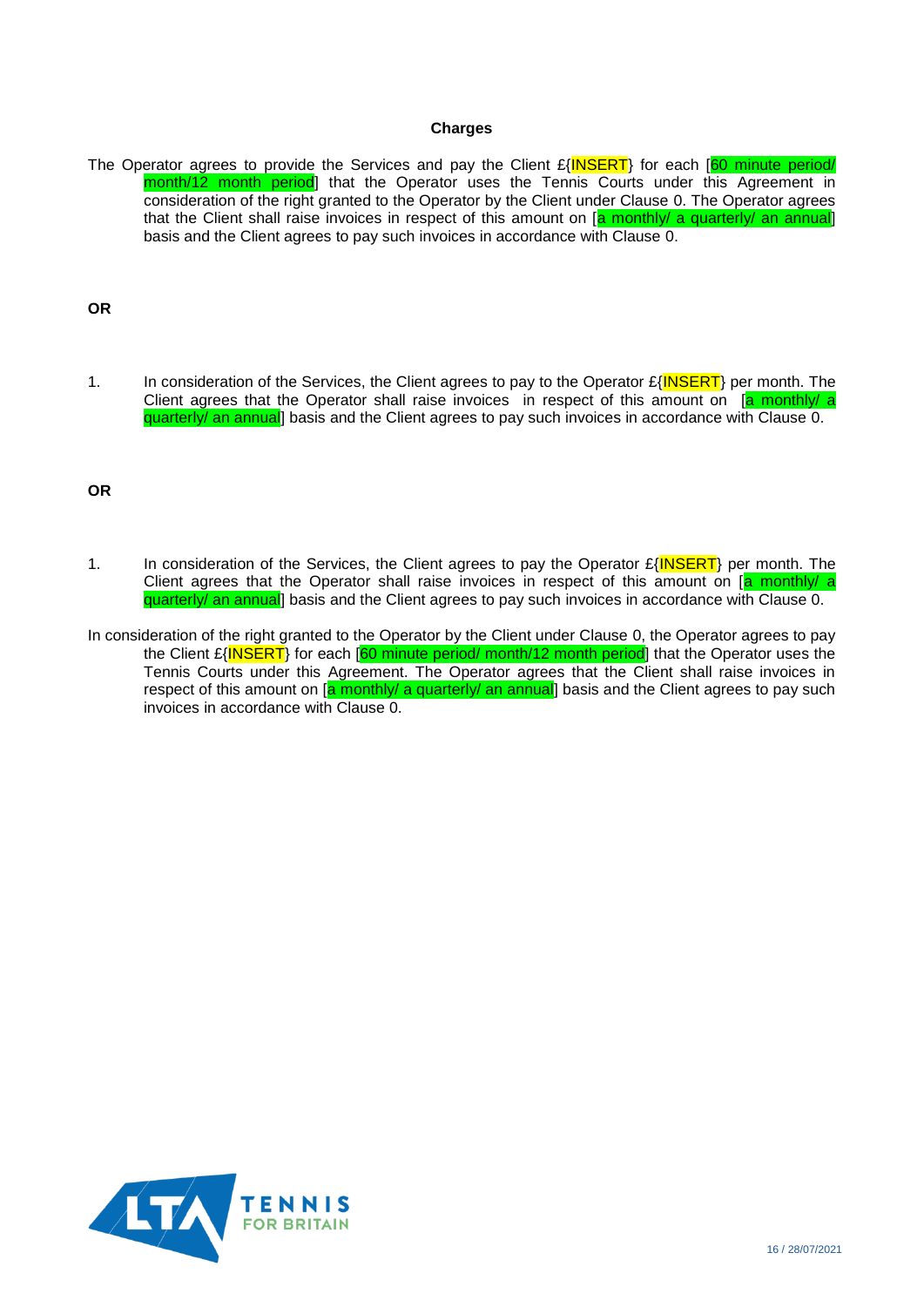## **Mandatory Policies**

<span id="page-16-0"></span>− [{INSERT CLIENT'S MANDATORY POLICIES INCLUDING CLIENT'S CHILD PROTECTION POLICY, EQUAL OPPORTUNITIES POLICY, CUSTOMER COMPLAINTS PROCEDURE, CUSTOMER CARE POLICY, RELEVANT SPORTS DEVELOPMENT PLAN AND CHARGING POLICY} **OR** {NOT APPLICABLE}]